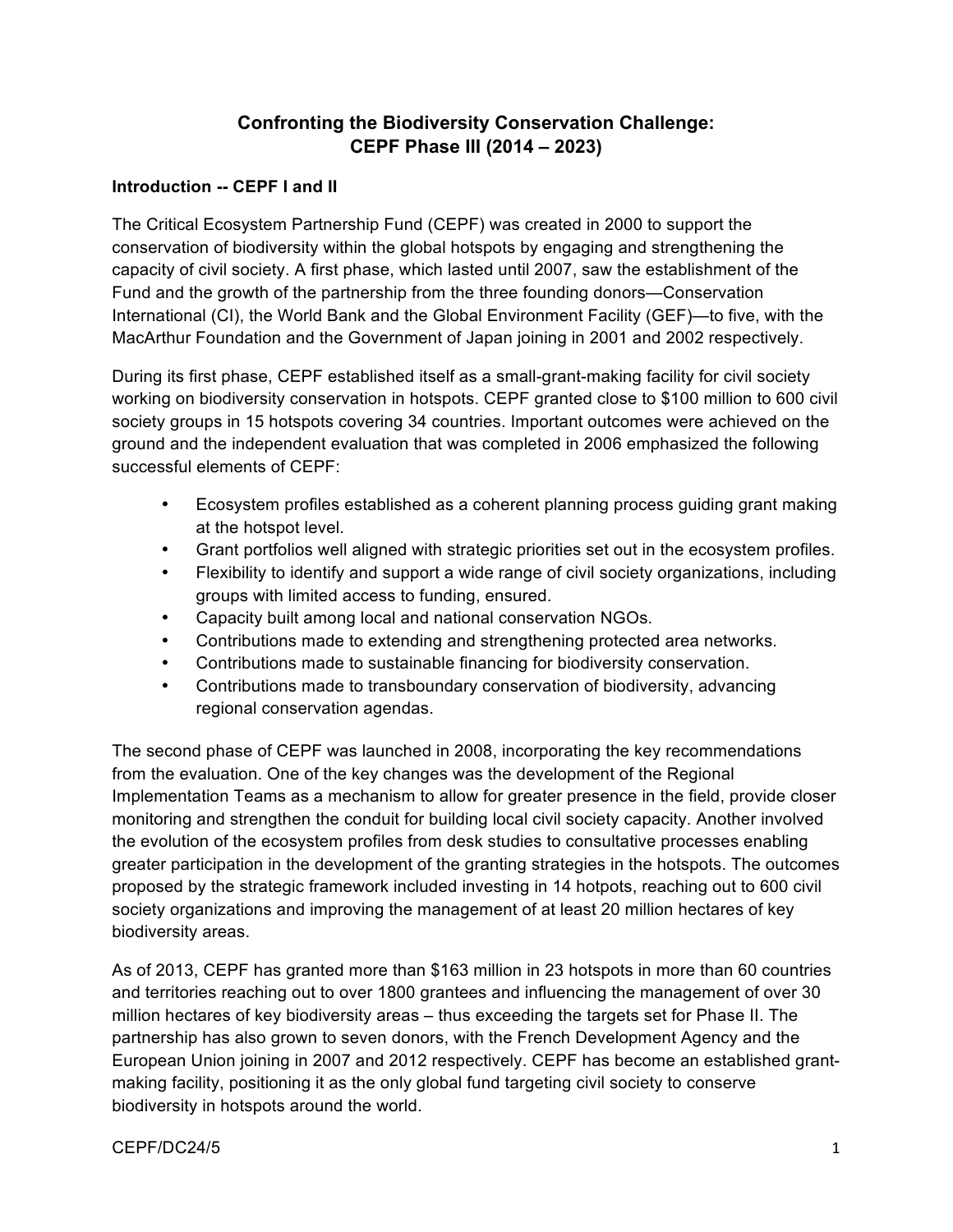#### **CEPF III – Stepping up to the biodiversity conservation challenge**

In June 2013, the CEPF Donor Council held its 23<sup>rd</sup> meeting in Jackson Hole, Wyoming. The objective of this meeting was to launch the development of a new strategic framework for Phase III of the Fund. During the meeting, the donor members discussed areas of work on which CEPF could focus to better deliver its mission of engaging civil society in conserving the world's most critical ecosystems. The discussions generated specific recommendations to improve what was enthusiastically recognized as a tried-and-tested model that has already benefited from more than a decade of evaluation and refinement, and set the stage for further consultations for the development of CEPF's new strategic framework.

It became clear, however, during the preparation of the new strategy—involving consultations with donors, grantees and other stakeholders—that iterative improvements would not, by themselves, enable CEPF to have a truly transformational impact on the most biologically important yet critically threatened regions of the world. It was also apparent that CEPF has found a unique niche that allows it to empower local actors to address global conservation priorities cost effectively. Realizing CEPF's potential requires more than strategic improvements to performance. It means taking the Fund to a scale at which it can provide the resources and depth of engagement needed to shift the momentum in global efforts to conserve biodiversity: the fundamental underpinning of human well-being.

There is a clear and pressing need to escalate funding for biodiversity conservation. The rate of extinction is as much as 1,000 times higher than it would be without anthropogenic influence. Meanwhile, a global consensus has emerged on the importance of critical ecosystems in delivering services essential to humanity, including climate change mitigation and adaptation, especially following the release of the Millennium Ecosystem Assessment in 2005. There is also a widely recognized global funding gap. While hard to quantify, biodiversity conservation expenditures have been estimated at roughly \$21 billion annually from 2001-2008<sup>1</sup>. CEPF's donor partner, the GEF (the financial mechanism of the Convention on Biological Diversity), was the principal contributor, providing 22 percent of this amount. The vast majority of GEF funding goes directly to governments, although the GEF Small Grants Program has provided \$225 million in biodiversity funding to civil society organizations since 1992. Another CEPF donor partner, the European Union, has also emerged as a major supporter, providing around half of all biodiversity-related development aid during 2007-2009, almost entirely through support to governments.

There is no other funding mechanism for biodiversity conservation that globally supports civil society on a comparable scale to CEPF. Independent evaluations have concluded that CEPF is a key, and largely irreplaceable, source of global funding and other support to civil society organizations engaged in biodiversity conservation.

e.g., Waldron *et al.* 2013. Targeting global conservation funding to limit immediate biodiversity declines. www.pnas.org/cgi/doi/10.1073/pnas.1221370110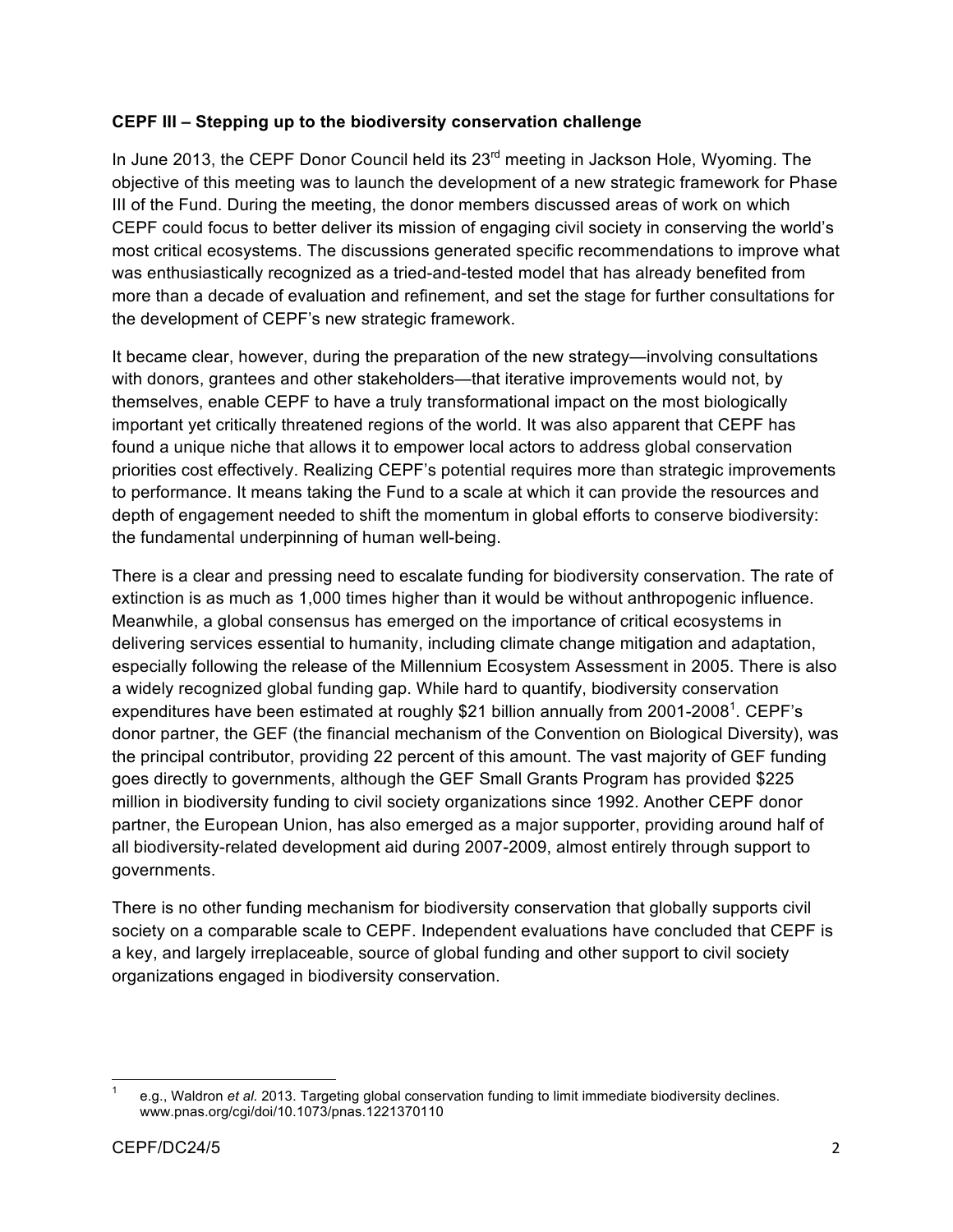Building on the recommendations made by the Donor Council in June 2013, the Secretariat proposes taking CEPF to a scale where it can more widely and effectively impact the biodiversity crisis. Four key outcomes are expected from the new phase:

- 1) A revamped, scaled-up and transformational CEPF, which builds on current success but is more effectively tailored to meet the challenge of the biodiversity crisis via a broadened partnership and donor base.
- 2) Long-term strategic visions developed and implemented for at least 12 hotspots, facilitating the development of credible, effective and well-resourced civil societies, and delivering improved biodiversity conservation, enhanced provision from healthy ecosystems of services important to human wellbeing, and greater alignment of conservation goals with public policy and private sector business practices.
- 3) Strengthened implementation structures for each investment hotspot, led by Regional Implementation Teams (RITs) or similar organizations, which become the permanent stewards of the long-term strategic vision for the hotspot, able to coordinate and support civil society organizations and connect them with government and private sector partners.
- 4) An improved delivery model with more efficient operations, stronger communication products and more effective impact reporting, which facilitates learning, adaptive management and amplification of demonstration models.

These four outcomes will be achieved throughout a 10-year investment phase – CEPF III – during which at least 12 biodiversity hotspots will be targeted. Progress in each hotspot will be measured against targets for "graduation", i.e. the conditions under which CEPF can withdraw from a hotspot with confidence that effective biodiversity conservation programs will continue sustainably. The five conditions that need to be met for a hotspot to graduate from CEPF support comprise:

- 1) Global conservation priorities and best practices for their management are documented, disseminated and used by public and private sector, civil society and donor agencies to guide their support for conservation in the region.
- 2) Local and national civil society groups dedicated to global conservation priorities collectively possess sufficient organizational and technical capacity to be effective advocates for, and agents of, conservation and sustainable development, while being equal partners of private sector and government agencies influencing decision making in favor of sustainable societies and economies.
- 3) Adequate and continual financial resources are available to address conservation of global priorities.
- 4) Public policies, the capacity to implement them, and systems of governance are supportive of the conservation of global biodiversity.
- 5) Mechanisms exist to identify and respond to emerging conservation challenges.

To deliver the four outcomes, the new phase will have four components: the pillars of CEPF III. These will be delivered in parallel and complement each other, establishing a fund that tackles the loss of global biodiversity by catalyzing civil society engagement, political will, private sector

#### CEPF/DC24/5 3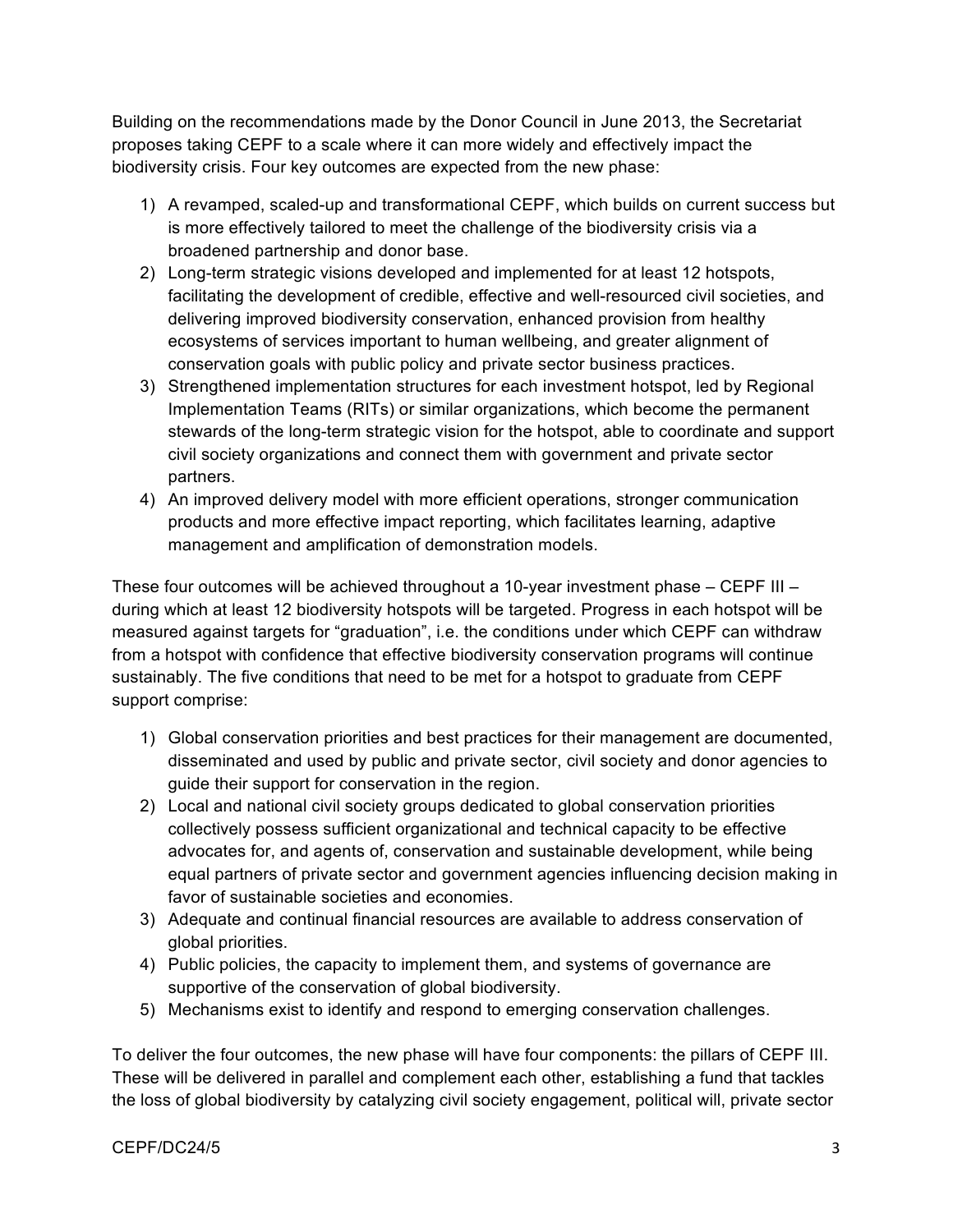support and donor funding to demonstrate effective responses to the most pressing conservation issues in the short term, while facilitating the emergence of conservation movements able to respond effectively to emerging issues into the long term.

## **Component 1 – Designing and launching a transformational Fund for Biodiversity and Civil Society – the New CEPF**

One recent study estimated the annual cost of reducing the extinction risk of all globally threatened species at \$3.4 to \$4.8 billion, while protecting and effectively managing all terrestrial sites of global conservation significance would cost more than \$76 billion per year<sup>2</sup>.

The CBD has adopted a revised and updated Strategic Plan for Biodiversity for the 2011-2020 period. The Strategic Plan consists of 20 new biodiversity targets for 2020, termed the "Aichi Biodiversity Targets," that are designed to achieve five strategic goals:

- Address the underlying causes of biodiversity loss by mainstreaming biodiversity across government and society.
- Reduce the direct pressures on biodiversity and promote sustainable use.
- Improve the status of biodiversity by safeguarding ecosystems, species and genetic diversity.
- Enhance the benefits to all from biodiversity and ecosystem services.
- Enhance implementation through participatory planning, knowledge management and capacity building.

Subsequent CBD COP 11 talks in Hyderabad, India in 2012 reached consensus on the urgent need for more and better managed funds to reach the Aichi targets. While countries failed to agree on the exact amount needed, there now seems to be a general commitment to "double total biodiversity-related international financial resource flows to developing countries by 2015 and at least maintaining this level until 2020."

Current assessments of the costs of effective conservation vary considerably. Not surprisingly, recent studies show the most severe underfunding in poorer countries, where even modest additional investments can generate major gains for conservation. Additional financing is clearly needed as a matter of priority. Global biodiversity funding – especially in poorer countries – will need to increase by at least an order of magnitude in the near future if the Aichi targets are to be met.

The need for funding for biodiversity conservation is clear. Donors are already engaged with host-country government counterparts as the recipients of the majority of funds, while the private sector has its own ability to raise money to engage in conservation. On the other hand, civil society, despite its indispensable role in achieving conservation goals, is the least funded sector.

<sup>&</sup>lt;sup>2</sup> McCarthy, D. et al. 2012. Financial Costs of Meeting Global Biodiversity Conservation Targets: Current Spending and Unmet Needs. Science 338 (6109): 946-949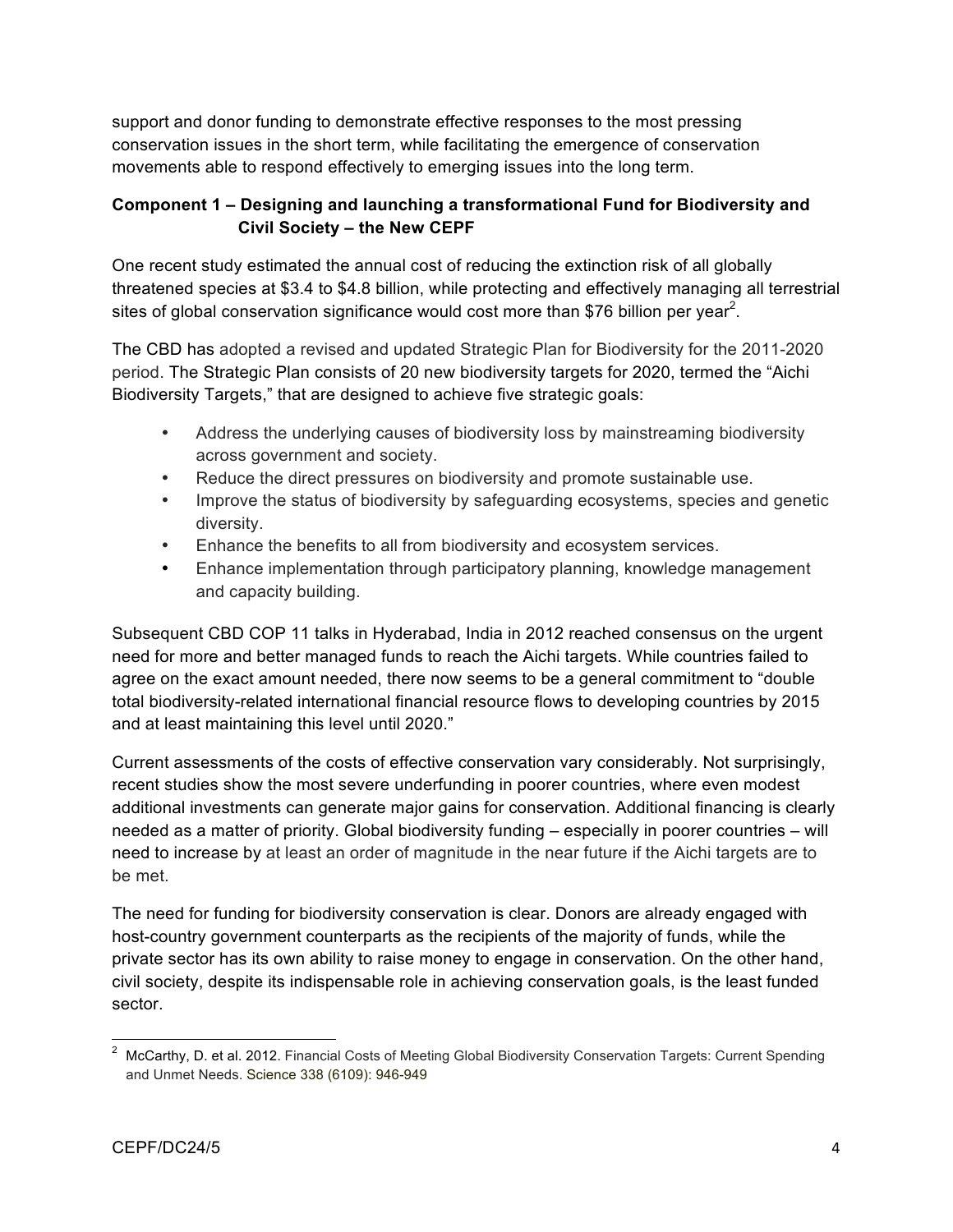CEPF's work with civil society has demonstrated that mentoring and organizational support can help civil society organizations become credible and trusted partners in sustainable development, impacting national-level conservation institutions and building local-regionalglobal networks where skills, funding and vision can be shared. This, in turn, lays the foundation for innovation and sustainability in both conservation and poverty alleviation. The convergence of these factors not only reinforces the rationale for CEPF itself, but strongly suggests a need to expand the reach and capacities the fund has developed in both time and scale.

CEPF's experience shows that short-term grant funding can make significant contributions to overcoming resource constraints facing civil society organizations, enabling them to play a variety of key roles, including:

- acting as delivery agents for conservation actions, especially where governments face serious capacity constraints,
- bringing experience and good practice to local contexts, and transferring skills and knowledge to government conservation agencies,
- counter-balancing the public sector where there is low accountability of government officials,
- catalyzing innovation, testing new approaches and responding to emerging challenges and opportunities,
- brokering partnerships among traditional and nontraditional conservation actors, including the private sector, and
- promoting wider societal changes in attitudes and behavior regarding consumption of natural resources and energy,
- ensuring that conservation programs are also beneficial to local people, such as by protecting vital ecosystem services and providing sustainable livelihood options.

After 13 years of achievement, CEPF is ready to elevate its ambitions and to take on a larger role, applying its tried-and-tested model across a broader front to build more resilient and sustainable civil society organizations and networks that can maintain conservation programs that transcend short-term funding uncertainties. Its long-term objective is to change the course of biodiversity decline by establishing sustainable local financial and institutional arrangements that achieve transformative impacts and secure long-term conservation goals. It may take a decade or longer in some hotspots, but CEPF has the approach needed to drive development of sustainable local financial and institutional arrangements that recognize the importance of processes outside the environment sector (e.g., policies and practices in the energy, agriculture, mining and transport). CEPF can strengthen civil society organizations to be more credible and effective partners to government and the private sector, steering decision making to a more sustainable future. It is the time to get CEPF to the next level.

It is envisioned that a transformational CEPF will build on its proven approach, model and tools, mobilizing significantly increased financial resources to prioritize support to civil society organizations in high biodiversity areas to achieve the following long-term outcomes: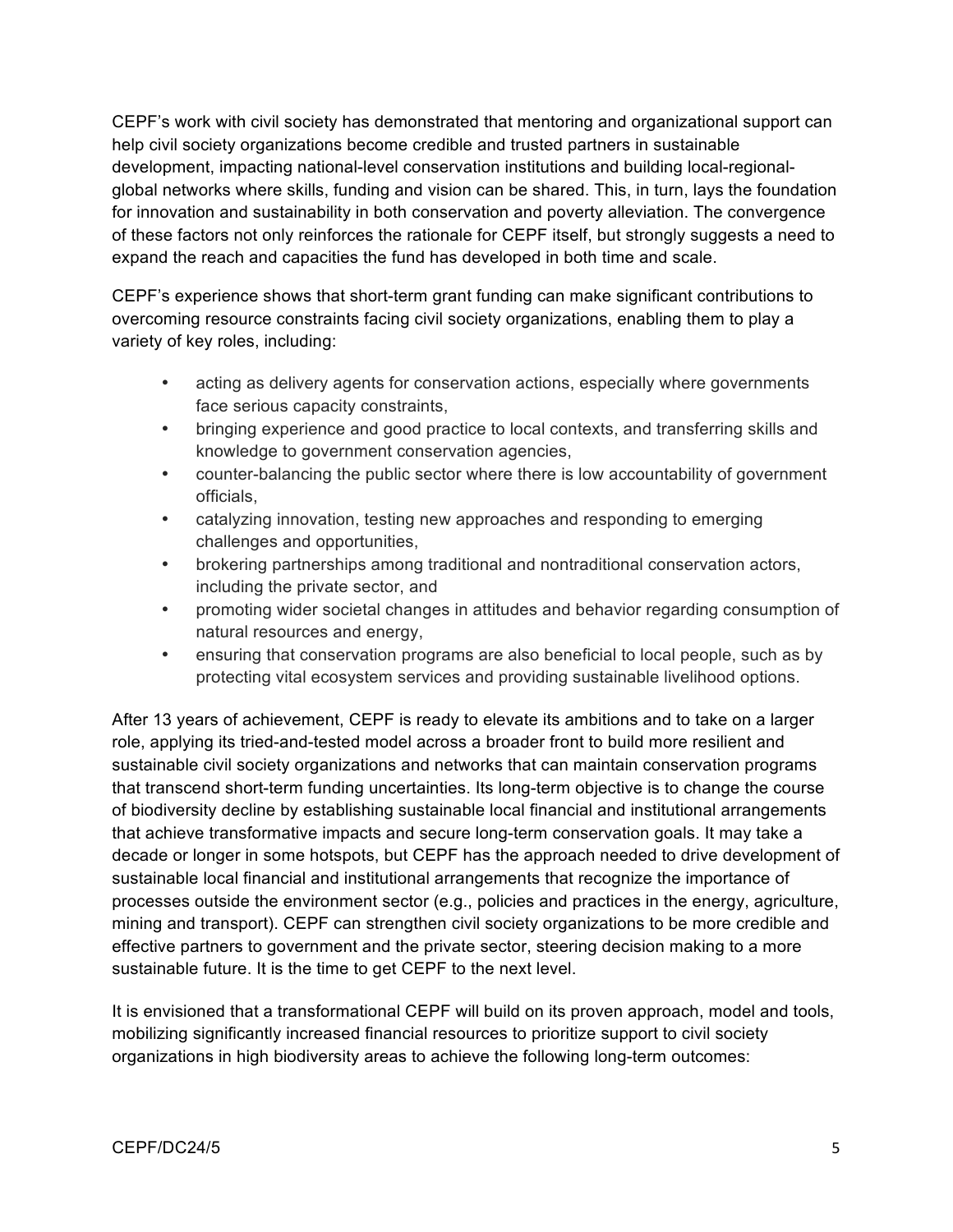- Ensure the long-term sustainability of individual hotspot conservation programs by building the institutional capacity of RITs and civil society organizations to become independent of CEPF while ensuring that adequate financing arrangements are in place.
- Significantly impact relevant recipient country government policies affecting biodiversity conservation, both directly and indirectly, in sectors such as agriculture, mining, transport and energy.
- Achieve gains, such as reduced vulnerability and increased resilience, from the strengthening of conservation and development links in climate adaptation; expand efforts to identify and develop payment for ecosystem services arrangements.
- New and stronger partnerships with development NGOs, private sector and local governments

This component will deliver two distinct and sequential products:

- 1.1 A business plan that will outline the characteristics, scope, size and governance of the New CEPF
- 1.2 The implementation of the New CEPF after the Donor Council has approved the business plan for the new fund

### **1.1. Business Plan: Developing the Roadmap for a Transformational Fund (18 months)**

During the next 18 months, CEPF will assess the feasibility of scaling up the scope, operations and impacts of the fund to a level more commensurate with the threats to conservation in the targeted hotspots. The result of this process will be a business plan defining CEPF's niche in the global scene as a key actor tackling the biodiversity crisis.

While the process will involve all current donor partners, it will also provide an opportunity to engage new donors and partners to help mobilize the necessary resources and political support. If CEPF is to become an agent of transformational change for civil society and biodiversity, there are a number of questions that need to be answered regarding feasibility, scope and shape of the future fund. These include:

- What should be the characteristics of the partnership that will allow for an effective and adaptive structure while making CEPF more widely and globally known and accepted?
- What are the implications of an expanded donor base for the governance of the fund? Should other (non-donor) stakeholders have a role in governance?
- How could a scaled up version of the Fund jeopardize the characteristics that have made of CEPF a unique mechanism (i.e. risk taking, flexibility to test and fail, pioneering approaches, etc.)
- What should be the relative balance between breadth (i.e. number and size of targeted geographies) over depth (i.e. size and duration of investment) in the fund's programs?
- What are the implications of a greatly expanded fund for the operations and institutional home of the Secretariat?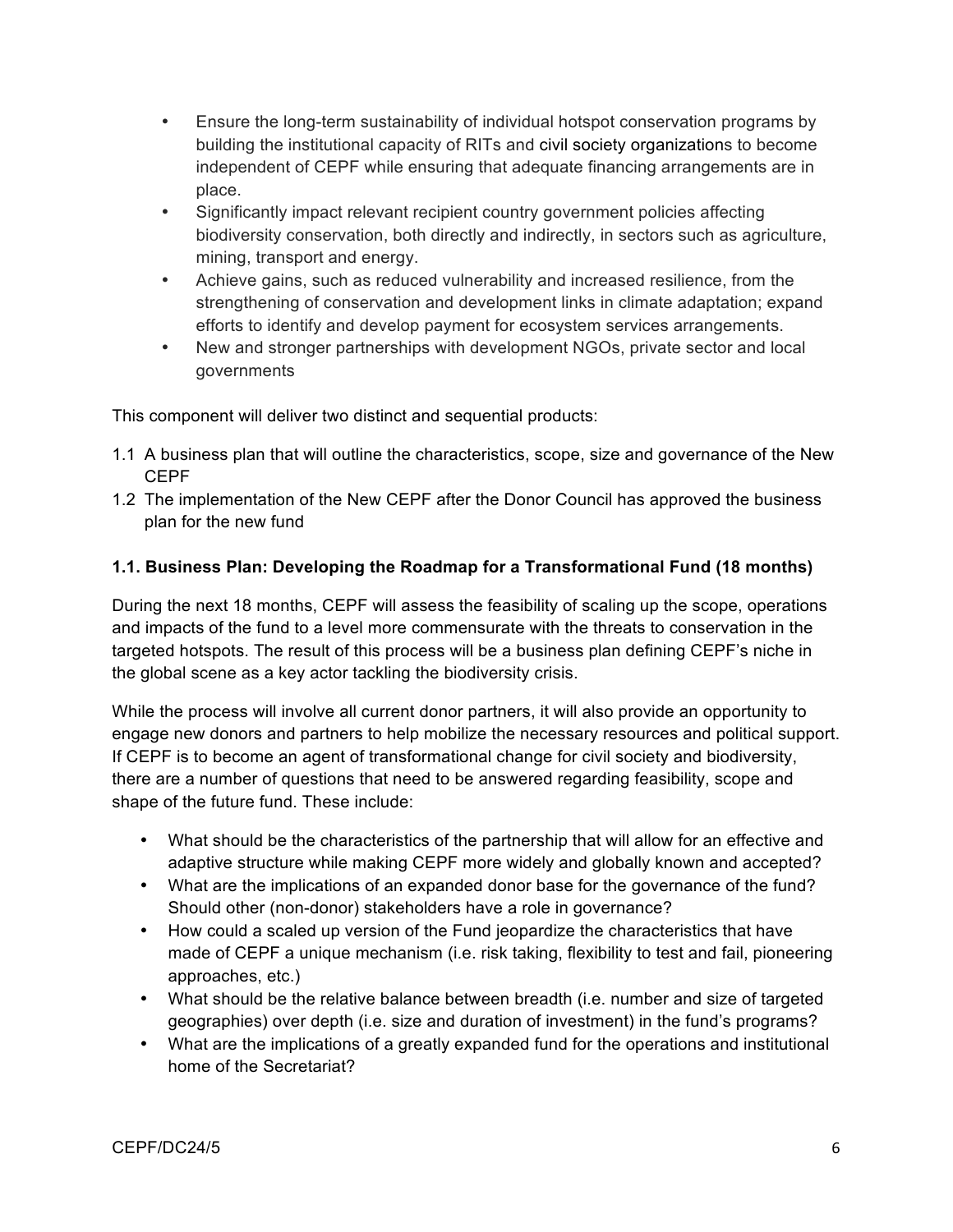The Secretariat proposes to embark on the development of the business plan that would allow for launching CEPF at a greater scale. This 18-month effort would not only result in the development of a refined strategy resolving the questions listed above, but will also allow for attracting additional financial resources for the implementation of the strategy and broadening the CEPF donor base.

#### *What We Will Continue to Do: Pillars of CEPF*

The business plan will anchor the proposal for evolving to a transformational fund in the characteristics that have made CEPF's current model successful and unique. These include:

### **Investing in Biodiversity Hotspots**

Population growth, consumption and technological development impose increasing pressures on natural ecosystems and biodiversity. The impacts of these trends are exacerbated by social and political factors, including weak governance, low appreciation of the values of biodiversity, narrow measures of economic growth that do not factor in natural capital, and limited public participation in development decision making. Such pressures are leading to the decline and loss of species and populations, the fragmentation and degradation of habitats, and – of critical significance to humanity – the erosion of essential ecosystem services.

These negative forces are most pronounced within the biodiversity hotspots. Half of the world's plant species are found only within the hotspots, as are around half of the world's reptiles and amphibians, and one-third of the world's mammals and birds. Including species also found outside the hotspots, 77 percent of the terrestrial vertebrates on our planet occur within one or more hotspot. The hotspots harbor more than half the diversity of life, but they have already lost more than 80 percent of their original habitat.

While hotspots are not the only method of prioritizing locations for conservation efforts, there is very high geographic overlap between the hotspots and other recognized classifications of ecologically vulnerable regions. For example, all hotspots contain at least one Global 200 Ecoregion, all but three contain at least one Endemic Bird Area and nearly 80 percent of Alliance for Zero Extinction sites are located in the hotspots. No matter how successful conservation activities are elsewhere, the state of the hotspots—which cover less than 3 percent of the Earth's land surface—remains the real measure of conservation progress.

Critically, the hotspots are also inhabited by more than 2 billion people, over one-third of humanity, many of whom have relatively low incomes and consequently rely to a large extent on local natural resource systems. Hotspots thus hold both concentrations of threatened biodiversity as well as large numbers of people who are dependent on healthy ecosystems for their survival. By focusing on hotspots in developing countries, CEPF helps preserve the diversity of life underpinning ecosystems that are essential to maintaining healthy and sustainable societies.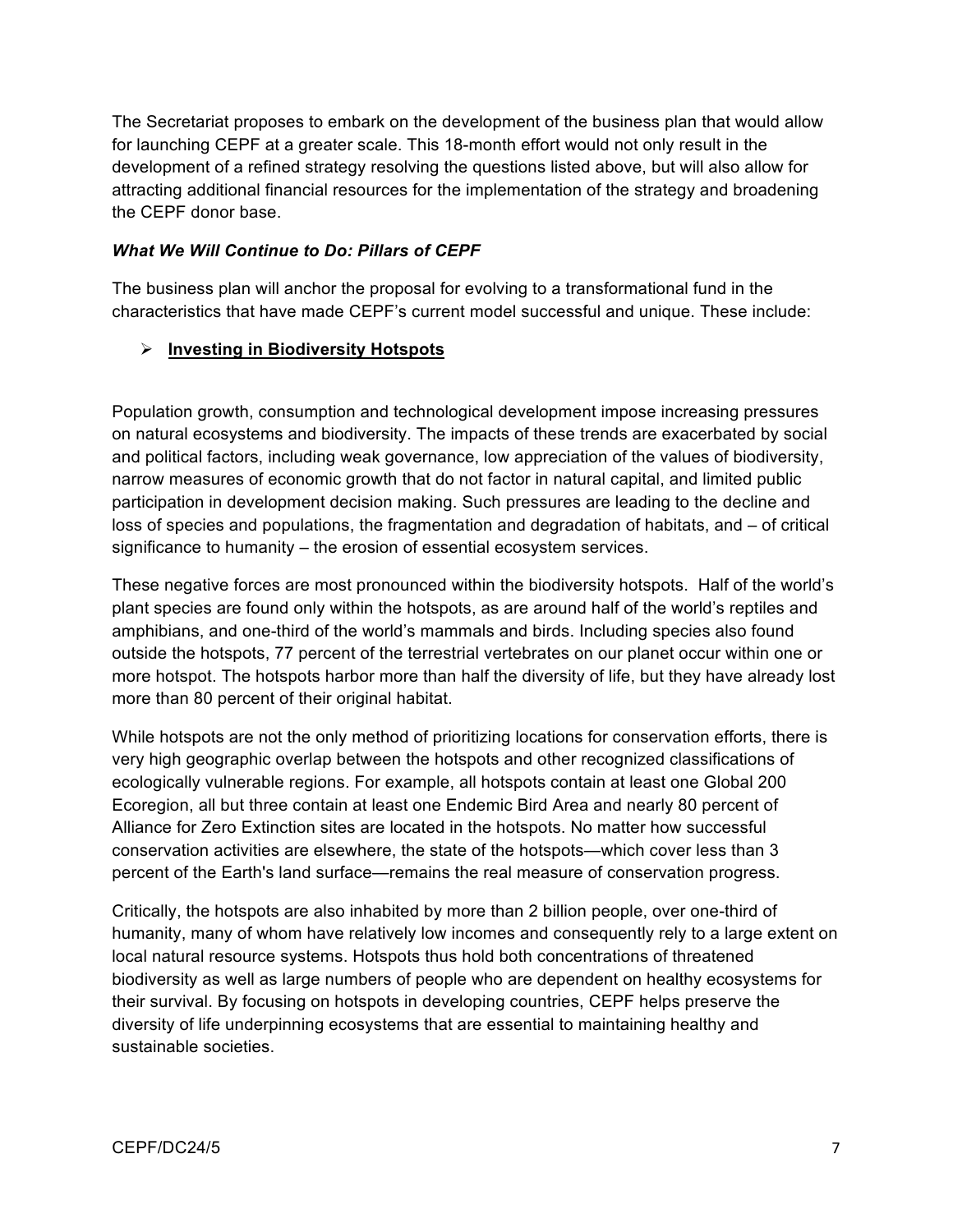## **Enhancing the Capacity of Civil Society Organizations**

CEPF's rationale also rests on the unique and essential role of civil society organizations in conserving biodiversity. The critical importance of civil society organizations has long been evident from efforts to manage natural resources around the world, and this has been thoroughly confirmed by more than a decade of CEPF experience.

CEPF's support for civil society organizations goes well beyond grants to individual organizations. It includes mentoring and organizational support to promote recognition for local civil society organizations, impacting national-level conservation institutions, and building localregional-global networks where skills, funding and vision can be shared.

The rationale for CEPF's investments in civil society organizations rests on some key assumptions, which vary by hotspot in terms of their importance and are considered carefully during the ecosystem profile development process. These are important to keep in view as CEPF enters its third phase and scopes scaling up:

- The main drivers of biodiversity loss operate at local, national and regional scales and can be influenced by conservation interventions at these different scales.
- Civil society organizations are present and willing to engage in biodiversity conservation, to partner with unfamiliar actors from other sectors, and to adopt innovative approaches.
- The capacity of civil society organizations can be augmented and translated into more effective local conservation movements.
- Short-term grant funding can make significant contributions to overcoming the resource constraints facing civil society organizations.
- Increasing the capacity and credibility of local civil society organizations is likely to open political space for these organizations as they become recognized as trusted advisors (rather than causing them to be viewed as threats to vested interests).
- Some government and private sector/corporate actors are receptive to innovative conservation models demonstrated by CEPF projects and have incentives to adopt these for wider replication.
- National academic institutions produce graduates with the skills and perspective to respond to local conservation challenges by working with or within civil society organizations.
- Raised local public awareness that results from the participation of these organizations in conservation issues has the potential to change attitudes and, ultimately, behavior towards the consumption of energy and natural resources.

### **Strongly Linking Biodiversity Conservation to Human Well-being**

The success of human development strategies depend on the health of ecosystems and the provision of services that make development possible. Efforts to address the challenges human societies face are unlikely to achieve lasting success unless the natural ecosystems they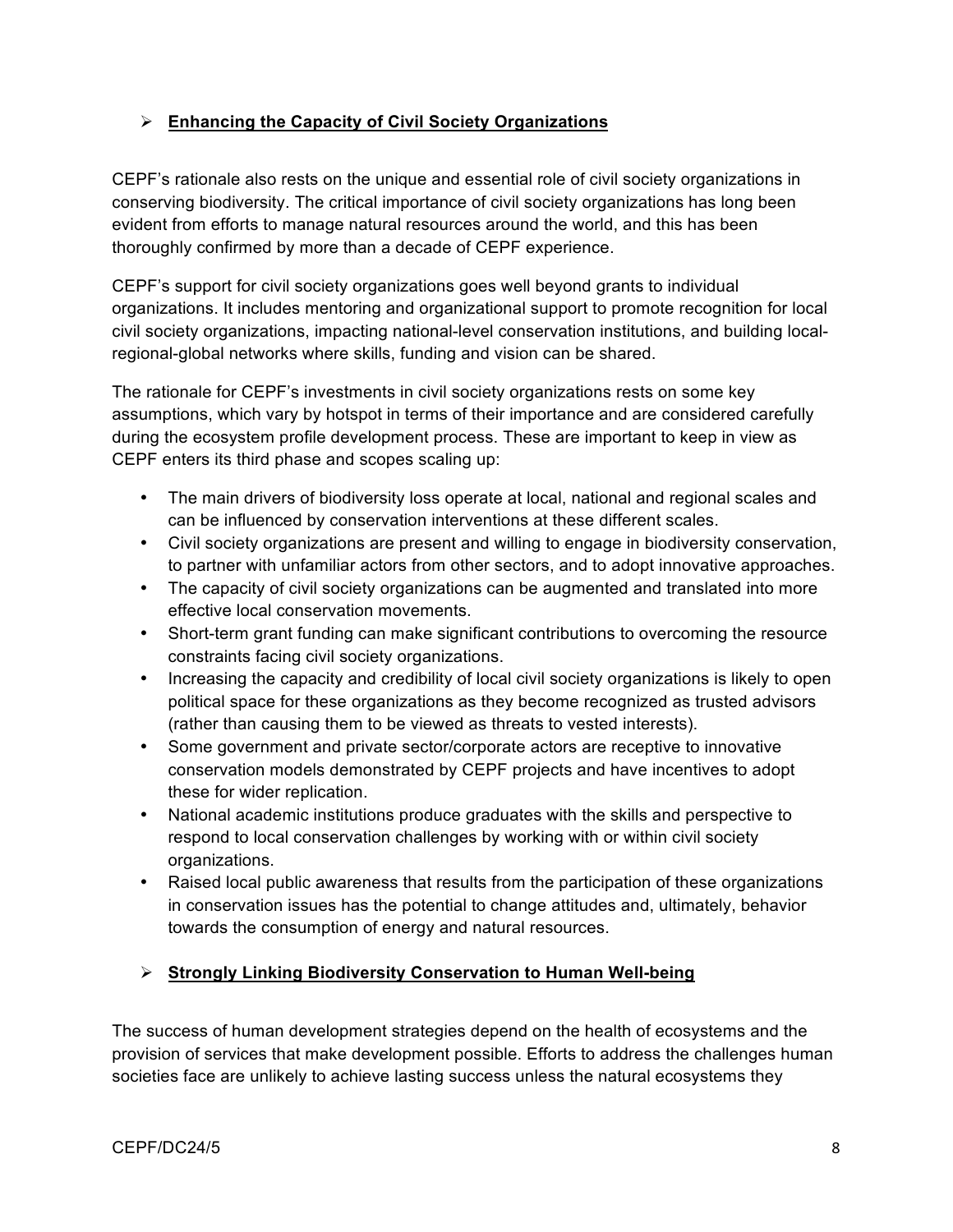depend on are conserved and restored, and continue to provide goods and services that these societies depend on in the face of a changing climate.

From a relatively early stage CEPF has tried to highlight the tangible social and economic benefits that are attributable to the conservation programs it supports. CEPF has been able to demonstrate that many of the hotspots that it works in coincide with high levels of poverty and that people living in such areas tend to be directly dependent on natural ecosystems for their livelihood and survival. This has been particularly important to CEPF's donor partners, which prioritize improvements in human well-being and the mitigation of poverty

The conservation world has grappled with the challenge of making itself relevant to local social and economic development for several decades. Efforts to directly redeploy conservation resources into livelihood enhancements or similar enterprises through projects have had limited successes overall, especially through programs managed by national governments. Civil society organizations have had considerably more success, precisely because their knowledge, perspectives and constituencies all combine to make them well placed to identify and then implement conservation measures that also respond to local needs and priorities.

Progress has been made in demonstrating the value of ecosystem services to humanity and there is clear scientific justification for arguing that these ecosystem services depend on biodiversity, certainly over extended time periods. Biodiversity has a key role to play in maintaining the resilience of natural, and possibly some man-made, systems in the face of changing climate – and nature can only help humanity adapt to a changing climate by drawing on its own diversity.

Making CEPF transformational will also require ensuring its strategies continue to address the most pressing threats and taking advantage of important opportunities to make the fund not only relevant but attractive to donors. Biodiversity and civil society will continue to be the key pillars of CEPF's vision and mission, but it is important that the scaled-up version of the fund considers if and to what level other issues should continue to be prioritized. These include climate change mitigation, adaptation to climate change, building resilience in ecosystems, conservation of healthy ecosystems as a strategy for poverty eradication, the connection between biodiversity and health, and biodiversity and wealth—the opportunity to generate income out of conservation actions, etc.

The business plan will include the vision of the donors and other advisors in the proposal in regard to consideration of additional global issues. The strength of CEPF's focus on biodiversity in the last 13 years will be compared to the changes that other similar financial mechanisms have gone through. Similarly, the map of financial mechanisms for biodiversity and other issues will be presented, describing in greater detail the niche for the Transformational CEPF and whether and how these other issues should be incorporated.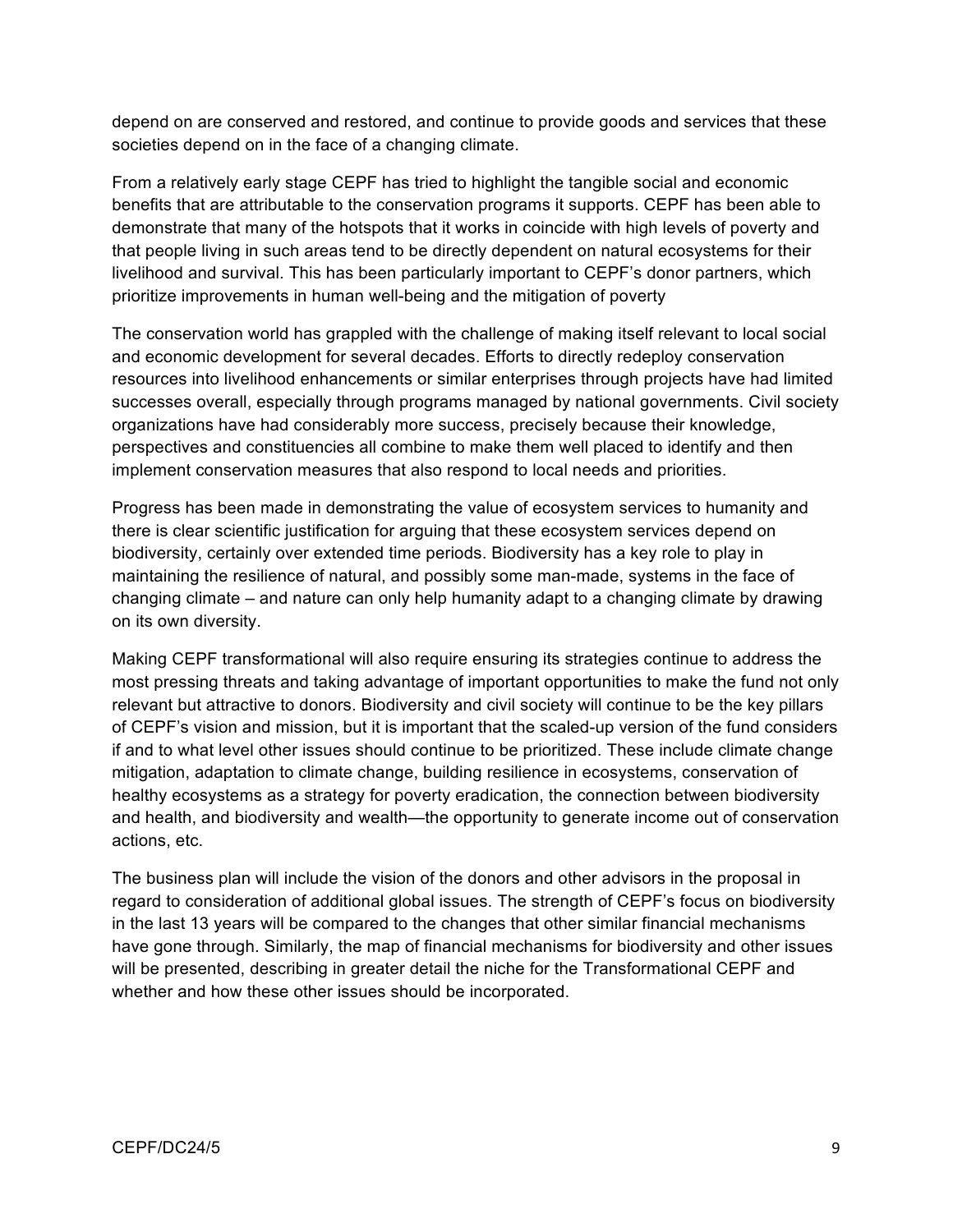### **Maintaining a lean, adaptive and agile management structure**

CEPF's strengths and successes over the last 13 years stem largely from a structure that has allowed it to pay high levels of attention to individual grantees. CEPF is an open and adaptive mechanism that allows a tailored approach to building the capacity of individual organizations and collectives of organizations, and provides a flexible and simple process for granting. Expanding the structure to respond to a greater and longer-term mandate should not compromise the characteristics that have made CEPF effective in the last 13 years.

#### *What needs to be resolved: questions the business plan will answer*

With the four pillars of CEPF clear, the business plan will resolve the following questions while proposing the model of the New CEPF.

### **1.1.1 Implications of an expanded donor base and the potential of a greater membership**

CEPF's donor partnership has been central to the success of the Fund. While CEPF has long been committed to broadening its donor base and has been successful at evolving a donor partnership from three donors to seven, for a bigger and more transformational CEPF the donor base will have to be broadened potentially to include strategic alliances with non-donor organizations.

The business plan will analyze the opportunity and utility of developing strategic alliances with nontraditional CEPF partners such as development NGOs, private sector and/or government representatives, grantees and other conservation NGOs. Should the business plan conclude that there is value to bringing in additional voices to guide CEPF's work without making the governance too complex and jeopardizing the agility and adaptablity that CEPF's current governance has demonstrated, the plan will present options for non-donors to participate in CEPF's decision making.

Broadening the donor base as well as the possible participation of non-donor partners will have implications in the governance of the Fund. The business plan will produce an assessment of the implications for governance and recommend to the Donor Council governance rules for the different types of donors. The plan will also propose roles and responsibilities for donors versus non-donor participants that allow non-donor partners to provide insight and advise to CEPF without jeopardizing effective and adaptive governance.

### **1.1.2 Defining the Scope of the Transformational CEPF**

During the discussions with the donor partners, the balance between breadth and depth has been constantly brought up. During the Donor Council retreat in Jackson Hole, the donors agreed on the importance of taking regions to graduation. Identifying the number of regions that a scaled-up CEPF will support in the next 10 years will be the objective of this component of the business plan. Looking into the current portfolio and the opportunity for securing additional funding, and defining a balanced portfolio of regions that are very close to graduation with those that will require more long-term commitment, the business plan will present options for a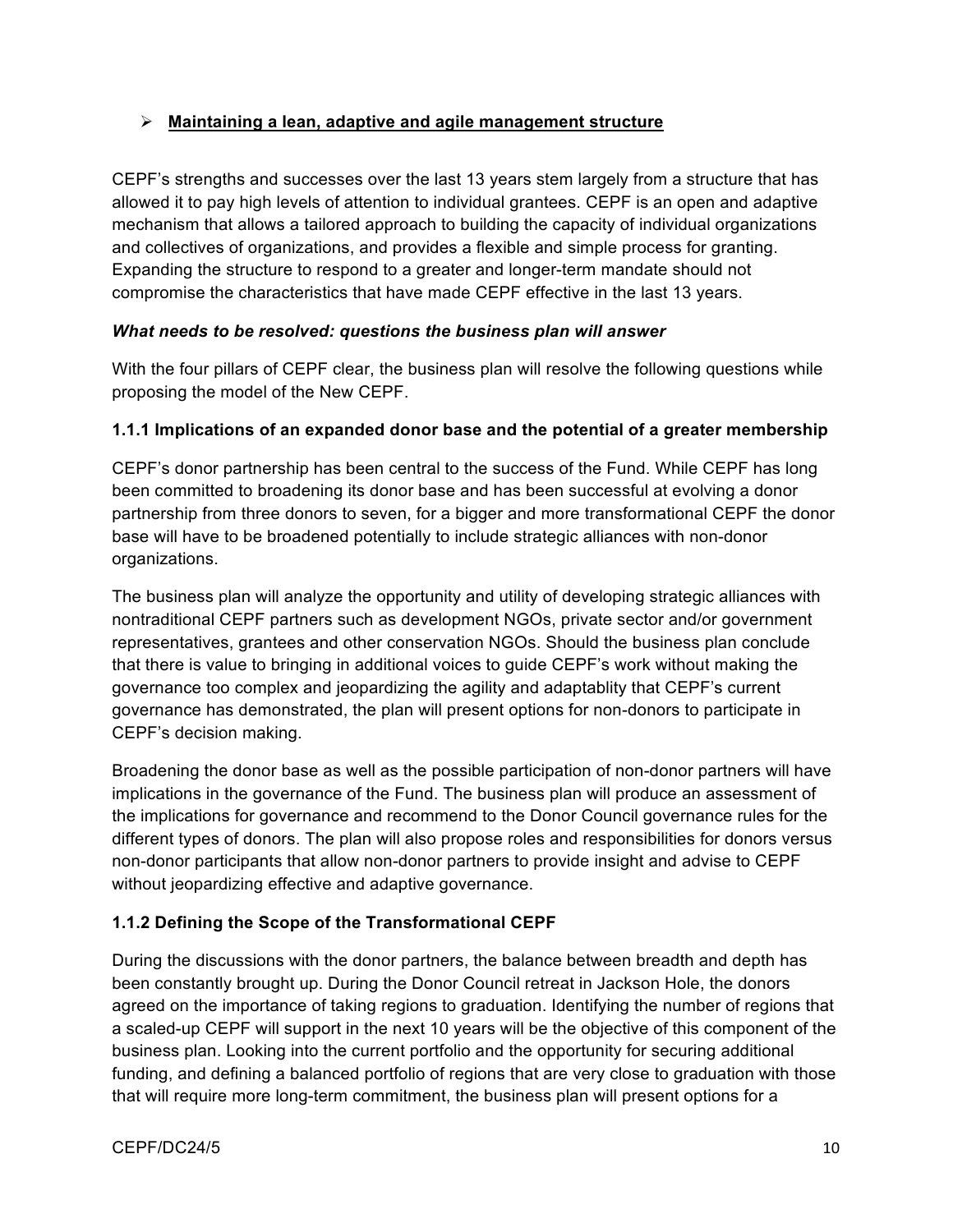combination of geographies and the depth of intervention that a transformational CEPF should take on.

This component will be heavily informed by the evolution of components 2 and 3 detailed below. Of particular relevance is the definition of long-term vision for the hotspots where graduation and funding targets will be identified, but also the inclusion of specific strategic directions aiming to more effectively mainstream biodiversity conservation into policy decisions and private sector investment.

# **1.1.3 The Size of a Scaled-Up CEPF**

Considering the critical status of biodiversity and the documented need for additional financial resources, a new CEPF will have to increase the size of its funding and revisit the level and timing of its grant making to truly have a transformational impact on reversing biodiversity loss in the hotspots. CEPF has awarded \$165 million in grants to civil society organizations since 2000. Including ecosystem profiling, Secretariat and other management and financial costs, the total expenses are \$200 million over the 13 years of its existence, or equivalent to about \$175 million over a 10-year period. Of this funding, 80 percent was spent on granting, 5 percent on profiling and 15 percent on operational costs.

Based on experience from recent hotspots where CEPF has invested, both the level and duration of investment have been insufficient to ensure enduring, transformational impacts at a scale commensurate with that of the biodiversity crisis. The average level of investment around \$1.6 million per hotspot per year - has been half or less what has been needed to achieve all of the targets set in the portfolio logframe. Increasing the level of investment to \$3.2 million per hotspot per year is the minimum requirement for a transformational impact. Similarly, given the scale of the challenges faced, the speed at which civil society can be engaged and strengthened, and the time required to refine pilot approaches, document successful models, and integrate them into public policy and business practices, the duration of CEPF investment in each hotspot needs to extend to at least 10 years, to ensure enduring impacts.

Over the 10-years of CEPF Phase III, these *minimum* changes would argue for an investment of at least \$32 million per hotspot for granting, plus an additional \$2 million for profiling and \$6 million for operational costs. Twenty-five hotspots are eligible for CEPF funding. Operating in 12 of these over the next 10 years would require a tripling of CEPF from a \$175 million fund to a \$480 million fund. Whereas, fully realizing its potential, by operating in all 25 hotspots, would require an expansion of CEPF into a \$1 billion fund: almost six times its current size.

The business plan will determine the appropriate size and propose it to the Donor Council for approval using the previous experience of CEPF, the absorptive capacity of the hotspots and the financial appetite for a scaled-up CEPF.

## **1.1.4 Impact to CEPF operations**

CEPF has developed systems and processes that have been tailored to the size of our granting and that for the most part have been effective. Scaling up the fund will require a careful analysis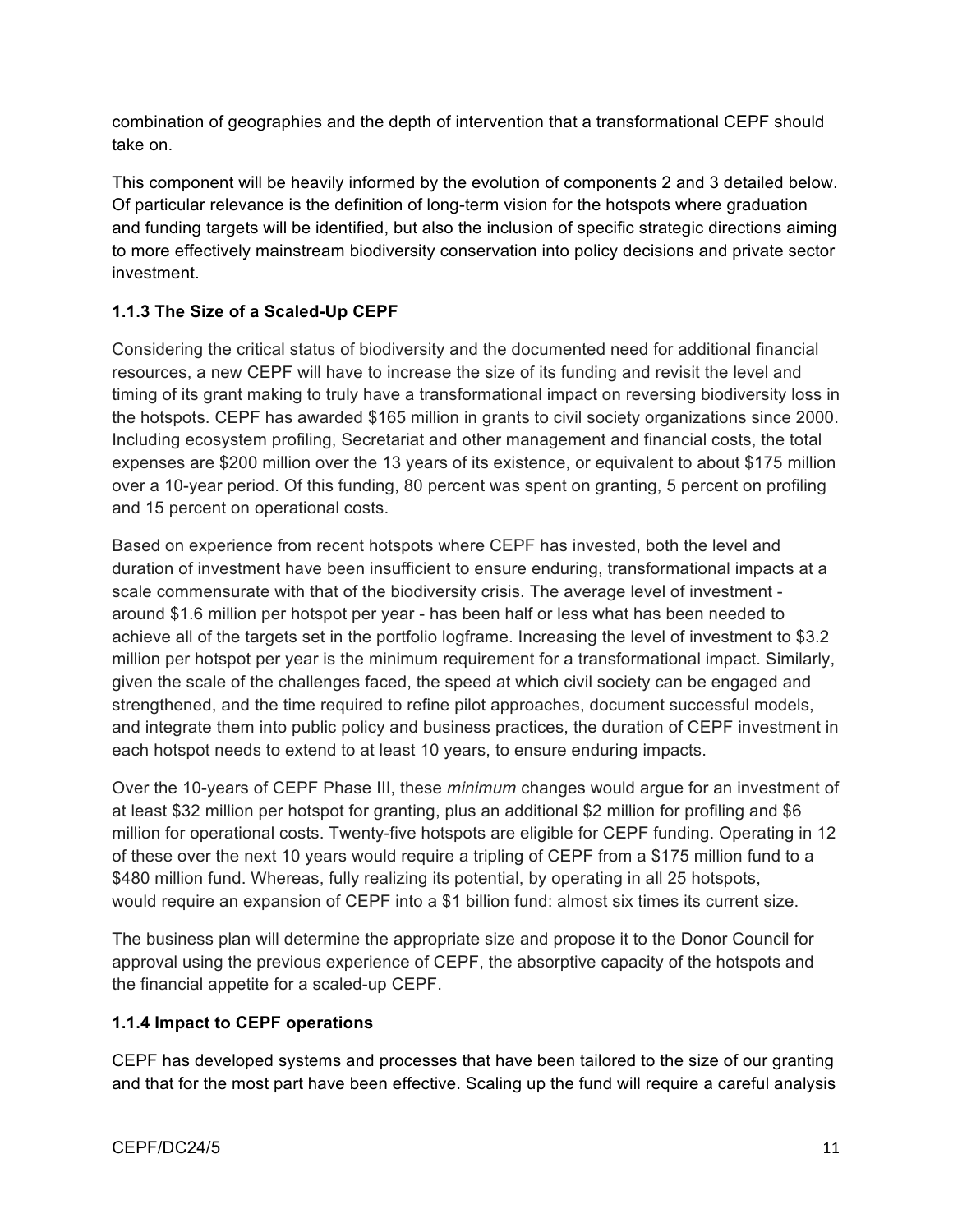of the current structure and cost of the Secretariat, the size of the RITs as well as the adequateness of the systems and processes in place.

The business plan of a scaled-up fund will define the impact and needs in terms of operational structure, systems and institutional home to sustain effective granting at greater levels. The plan will present scenarios for the type of structures and systems that will be required depending on the level of funding and granting.

## **The Mechanics of Developing the Business Plan**

A small but dedicated team will be established to produce the business plan. This team will include one or two people who will work directly with the Executive Director. The team will produce quarterly progress reports that the Executive Director will present to the Donor Council for review and approval. Decisions on the governance, membership, size, breath, depth and operational implications will be made by the Donor Council. The Executive Director will also draw on a group of key additional experts to gain outside perspective and political support for the scaling up of CEPF. The business plan will be produced in 18 months and will be presented for approval of the Donor Council in 2016.

## **1.2 Instituting the New CEPF**

Upon approval of the business plan, CEPF would launch the new CEPF at multiple events during that year. At that point, the Secretariat would have began testing and implementing elements of the new model through components 2 and 3 below. Early implementation of these components will inform the production of the business plan and the development of the subcomponents outlined above.

## **Component 2 - Long-Term Strategic Visions for All Active Hotspots: Defining Graduation, Funding Targets and Terms of Investment**

CEPF should not be a permanent presence in each hotspot, but define and work toward an end point at which local civil society "graduates" from its support with sufficient capacity, access to resources and credibility to respond to future conservation challenges. Graduation criteria were detailed on page 3 of this document. The new ecosystem profiles will determine clearer graduation targets. In most hotspots, reaching a point at which civil society graduates from CEPF support will take more than five years. Spreading investment over longer periods (with periodic, adaptive ecosystem profile updates) would better enable CEPF to reach and secure sustained capacity improvements among local civil society. Developing long-term visions to achieve graduation targets for both civil society as well as necessary funding will be a key outcome of the implementation of the new portfolios.

It is envisioned that the new ecosystem profiles for Guinean Forest, Tropical Andes and Cerrado will determine more clearly graduation targets and terms for achieving them. The term of investment will likely follow the traditional five-year period, but will include projections on how many five-year periods are required to achieve graduation. This will enable CEPF to determine more clearly fundraising targets within these portfolios and project the full period of CEPF engagement for each of these regions.

CEPF/DC24/5 22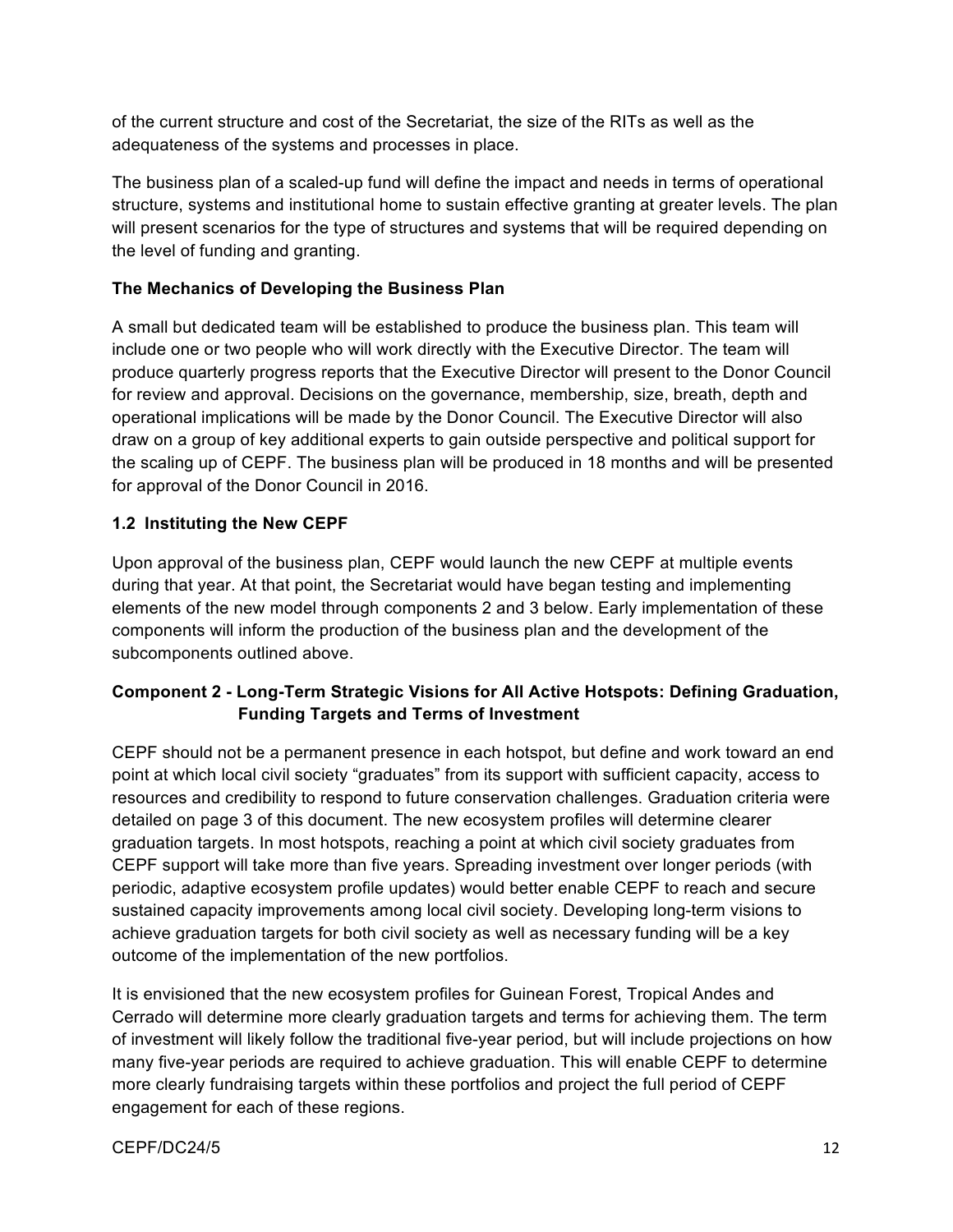To achieve the results of this component, a combination of upgrading the profiling process to more effectively include defining targets for civil society and funding, and the production of a long-term vision of the hotspot, will occur. For those hotspots where portfolios are well underway, such as the Mediterranean and Eastern Afromontane, prioritization of the vision development will occur in 2014. Regions that just started or have been very recently profiled, such as East Melanesia, Indo-Burma, Madagascar and Wallacea, will produce long-term visions by 2015. The new hotspots that are under profiling will plan to produce long-term visions during the first 18 months of implementation.

The revision of the ecosystem profiling process in the Guinean Forest, Tropical Andes and Cerrado will provide opportunities for appropriate engagement by government and private sector, while still retaining ecosystem profiles as a shared strategy for civil society. The ecosystem profile is a uniquely branded CEPF product that has proven to be an effective means of stakeholder engagement that builds a common vision for biodiversity conservation. By emphasizing both private and public actors into the profiling process, new strategies will emerge that better reflect the challenges and opportunities for mainstreaming conservation into public policy and economic sectors. Under this new optic, ecosystem profiles will also include explicit targets for strengthening the civil society's capacity to engage with both sectors. As a result, some grantees will be supported to become trusted advisors of government agencies and to pilot solutions for biodiversity loss that can be scaled up by governments, while others are empowered to engage with private companies to address the biodiversity impacts of their business practices, leverage resources for conservation and build support for the development of green economies.

- **2.1 Engage private sector partners in new ecosystem profiles** Two of the regions recently approved by the Donor Council for developing ecosystem profiles, Guinean Forest of West Africa and Cerrado, present unique opportunities to engage with private sector partners and include them as a key group informing the development of the ecosystem profile, but also as a target for implementation of key strategies. The Secretariat will work with the profiling teams during 2014 to ensure that private sector partners are closely engaged in the development of the ecosystem profiles and specific targets and strategies are outlined in the documents to work more closely and effectively with these stakeholders.
- **2.2 Define more clearly public policy outcomes in the new ecosystem profiles –** The ecosystem profiles for Tropical Andes, Guinean Forest and Cerrado will include key policy and decision-making targets more explicitly than CEPF has done in the past, allowing for civil society groups to propose projects that will advance more effective mainstreaming of biodiversity conservation in decision making. It is envisioned that to accomplish these targets, we will include strong components for building the capacity of civil society to engage with and influence government agencies. Capacity building targets then will become more clearly spelled out in the ecosystem profiles, guiding the granting in at least these new three regions.
- **2.3. Produce long-term visions for each hotspot with clear graduation targets for civil society and funding needs –** Defining targets for graduation and financial needs is not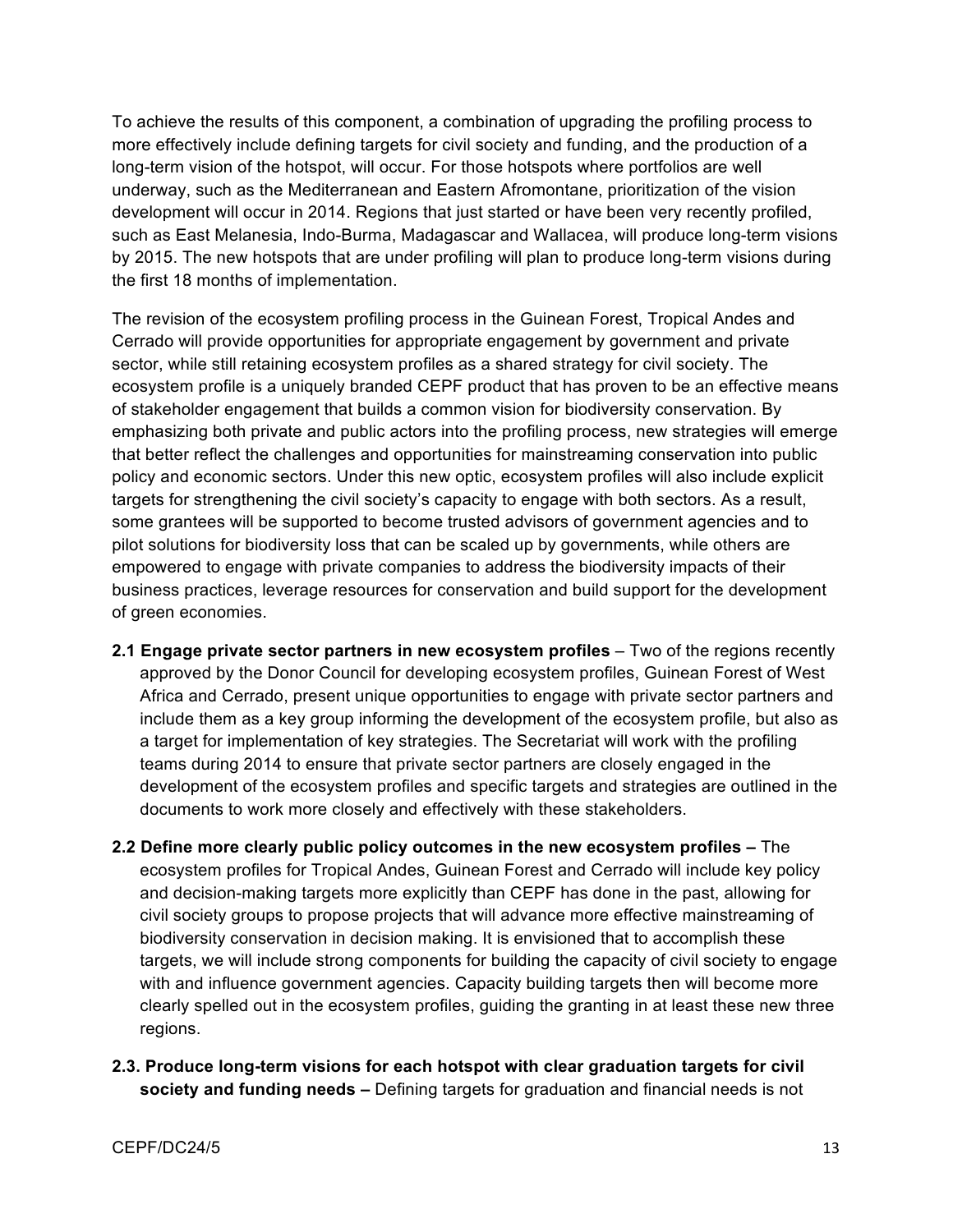enough. The production of a long-term strategic vision should be the main product of this sub-component and will be a key outcome of the investment portfolios of all active hotspots. While this goal is easy to achieve in areas where profiling has not started or is at early stages (i.e. Cerrado, Guinean Forest or Tropical Andes), because it can be included as a strategic direction in the profile for the hotstpot, CEPF should aim to developed long-term visions for all active regions in order to pursue transformational impact.

Active regions such as the Mediterranean, Eastern Afromontane, IndoBurma, East Melanesia Islands, as well as the recently profiled Wallacea and Madagascar, could benefit from developing long-term visions and revising the ecosystem profiles to include specific targets for civil society capacity and funding needs. The Secretariat will prioritize the production of these visions in the recently profiled portfolios and the hotspots that are under implementation.

**2.4. Progress towards financial sustainability at the hotspot level** – Extinction rates continue to rise, as do global challenges to align human development with conservation of natural resources. CEPF's successes point to a clear conclusion: in a challenging financial climate, it is not only a question of mobilizing additional resources for conservation, but of using these as efficiently as possible.

This component will aim to build the foundations for financial sustainability in CEPF investment regions by improving understanding of donor opportunities that are locally available, potential gains in efficiency in existing programs, and an analysis of the economic potential of strategic interventions (for example, taxes, fees, offsets) to generate additional revenue for conservation programs. Based on these regional assessments, a strategy will be defined for each that will be used to inform and guide specific fundraising mechanisms and targets. CEPF will also continue to look for new sources of funding at a global scale, building relationships with a set of top-tier donors that share its values and mission.

- 2.4.1. Define financial targets to achieve graduation Complementary to subcomponent 2.3, the Secretariat will support the inclusion of the definition of the financial goal to achieve the graduation targets (i.e. best estimate of the funding needed to achieve the targets) in the long-term vision of active hotspots. Defining a financial target would help identify the fundraising strategy for each region and thus the RIT needs to make progress towards achieving the fundraising needs.
- 2.4.2. Regional fundraising strategy Following the definition of targets for graduation and financial needs, the long-term vision team will produce strategies that will guide the fundraising efforts for each active hotspot. The strategy will determine as well the capacity level of the RIT and the need to build that capacity to support the fundraising effort at the regional level.

The Secretariat envisions the following key outcomes out of the implementation of Component 2 of the Phase III strategy: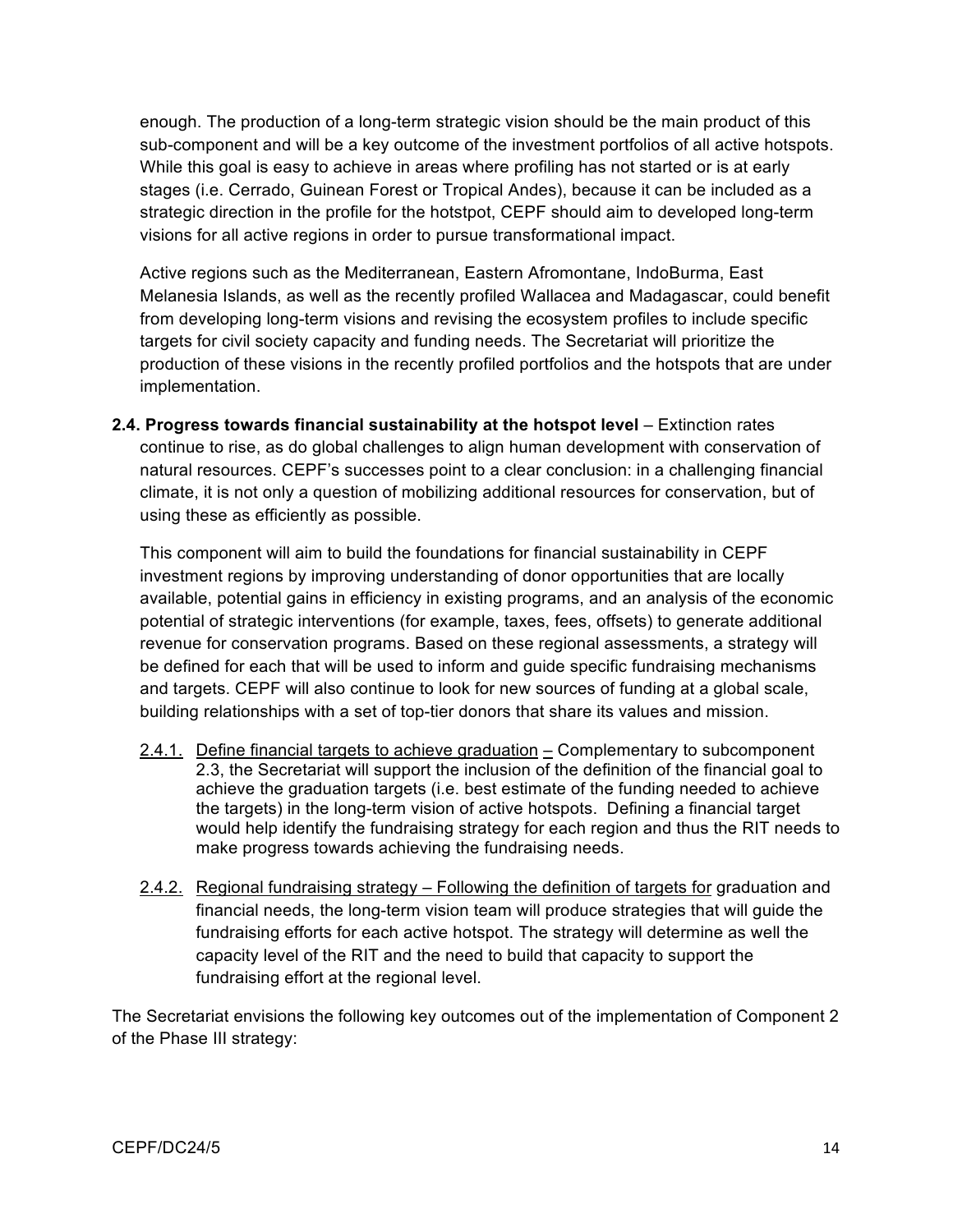- 1) By 2016, a revised approach and term of investment for CEPF regions, including a more strategic role for civil society vis a vis government and private sector.
- 2) By 2016, a revised ecosystem profiling process that includes specific strategies that outline how civil society organizations should engage with and influence both government agencies and private sector actors.
- 3) By 2017, realistic terms of investment with long-term visions for all active hotspots.
- 4) By 2017, fundraising strategies for each and every active hotspot of the portfolio.
- 5) By 2019, at least four concrete examples of how civil society organizations have effectively engaged and influenced policies and private sector investments in four hotspots.
- 6) By 2019, a report on progress toward achieving graduation targets for both civil society capacity and funding for at least four hotspots.
- 7) By 2023, all active hotspots with long-term visions under implementation, and complementary donors to CEPF supporting the regional implementation.

## **Component 3 -- Strengthened Implementation Organizations That Become the Sustainable Stewards of the Long-Term Strategic Vision of the Hotspots**

RITs are CEPF's local representatives. RITs or similar organizations should be empowered to become long-term custodians of the vision built for their hotspots in the ecosystem profile beyond the CEPF investment period. This will entail an expansion of the RIT role from a focus on networking and capacity building for CEPF grantees to also include increased emphasis on direct coordination with government agencies and the private sector, as well as fundraising. Building the capacity of these organizations is therefore key in allowing CEPF to define and work toward an end point at which these regions can graduate from CEPF's support with sufficient civil society capacity, access to resources and credibility with government and the private sector to respond to future conservation challenges. This effort will essentially entail conducting an assessment of existing RITs to identify their capacity gaps, as well as defining the necessary governance structures, operational procedures, fundraising strategies and goals, skill sets and professionals that RITs need to have in place in order to operate independently from CEPF.

**3.1 Assessment of RIT capacity gaps in regard to new role** – Following the successful RIT Exchange that the Secretariat led in September 2013, the Secretariat will assess specifically the capacity needs of the current RITs in regard to playing a stronger role in connecting and coordinating with government agencies as well as with private sector actors. Additionally, their fundraising capacity will be evaluated. The assessment will be completed during the third quarter of FY2014 in preparation for the modification of the TORs to contract RITs for the five new regions that are currently under profiling: Madagascar and the Indian Ocean Islands, Wallacea, Guinean Forest of West Africa, Tropical Andes and Cerrado. Additionally the Secretariat will assess the opportunity of implementing these changes in the recently contracted RITs, namely East Melanesian Islands, Indo-Burma, Eastern AfromontaPne and Mediterranean to identify opportunities for recruiting additional staff or implementing specific capacity-building actions that would strengthen the role of the current RITs. Depending on the cost to fit the current RITs to their new roles, the Secretariat will propose specific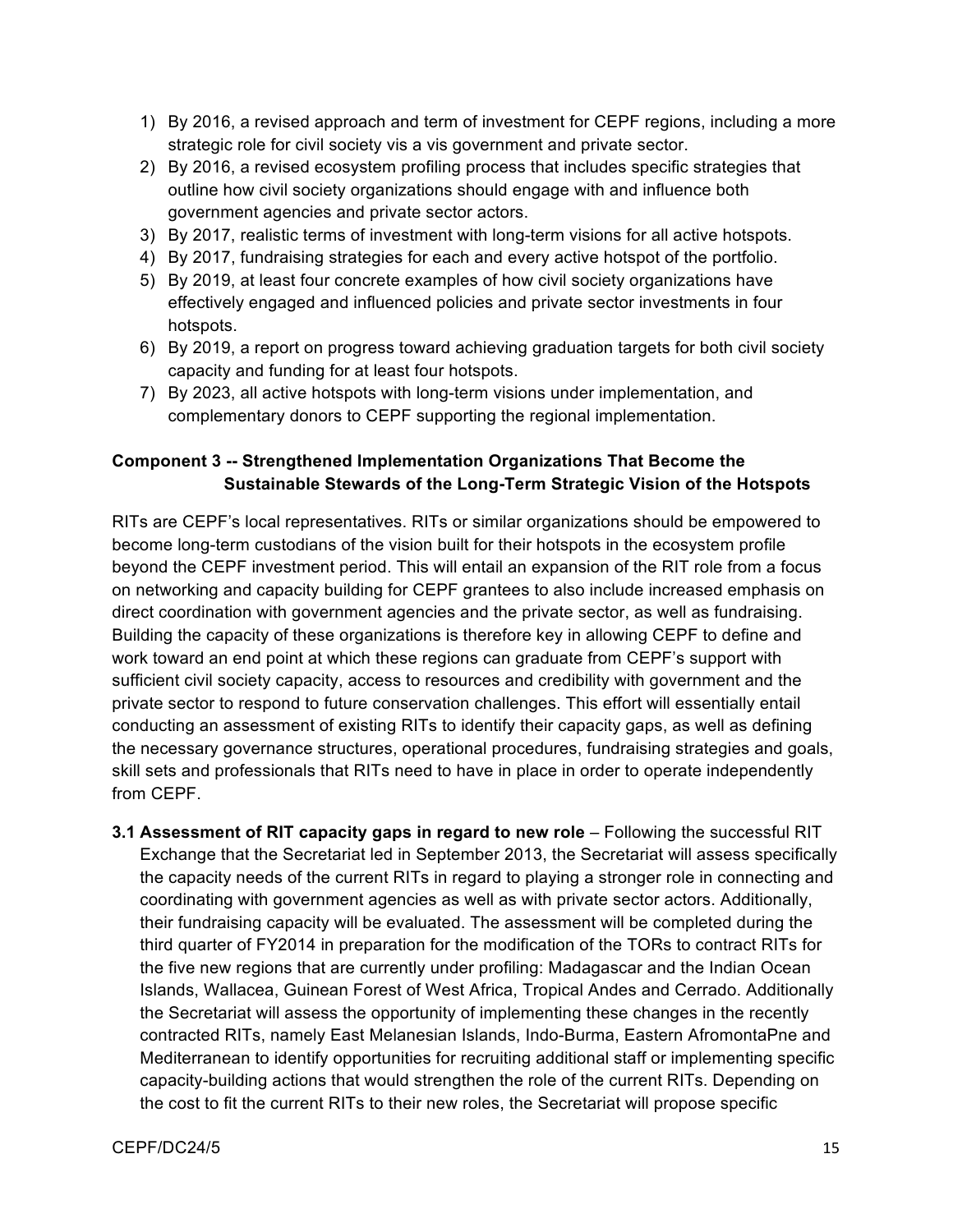changes and adjustments to the agreements with the existing RITs to strengthen their current capacity.

- **3.2 Modifying RIT Terms of Reference –** The Secretariat will modify the terms of reference of the RITs to define in clearer terms the expansion of their so they can become a stronger link with government agencies and private sector actors. The modification of the terms of reference will be completed before the end of FY2014 and on time to allow incorporating the changes in the structures of the four new RITs that will be contracted following the profiling processes of FY2014 and FY2015. The modification on the RIT TORs will also imply modification in the budget allocations and the specific capacity-building actions directed to the RITs to ensure setting up the foundations. These will be discussed with the Working Group and Donor Council when the RIT proposals are reviewed for selection in each of the four new hotspots.
- **3.3 Strengthening existing RITs –** Contingent upon the results of the capacity assessment of the current RITs (Mediterranean, Eastern Afromontane, Indo-Burma and East Melanesian Islands) and the budget implications and availability of funds, the Secretariat will recommend to the Donor Council modifications of the budgets and structures of the current RITs to reflect the new roles. Decisions on how many and which of the current RITs should go through the modification process would highly depend on the capacity assessment, but also on the opportunities to make cost-effective changes given the timing of the implementation of these four investment portfolios. The decision on how many and which RITs to modify will be presented to the Donor Council during the first half of FY2015.

The Secretariat envisions the following key outcomes will result from implementation of Component 3 of the Phase III strategy:

- 1) By 2015, modified terms of reference for regional implementation teams that incorporate the skills to coordinate more closely with government and private sector, and to fundraise.
- 2) By 2016, an assessment of the gaps in the capacity of at least four RITs to fulfill the new role of direct coordination with government and private sector, and plans to bridge the identified gaps.
- 3) By 2017, new RITs and current RITs have the staff and skills needed to improve coordination among grantees, government officials and private sector partners to secure the results of Component 2.

### **Component 4** – **An Improved Model for Delivery**

The donor partners recognized in Jackson Hole the power of CEPF's model and the significant results the Fund has accomplished with a relatively small amount of money, which amounts to around \$12 million in grants per year, equivalent to 0.5 percent of annual biodiversity-related aid to developing countries. Nevertheless, donor members noted opportunities to enhance CEPF's efficacy. Addressing the Donor Council recommendations, the fourth component of the strategy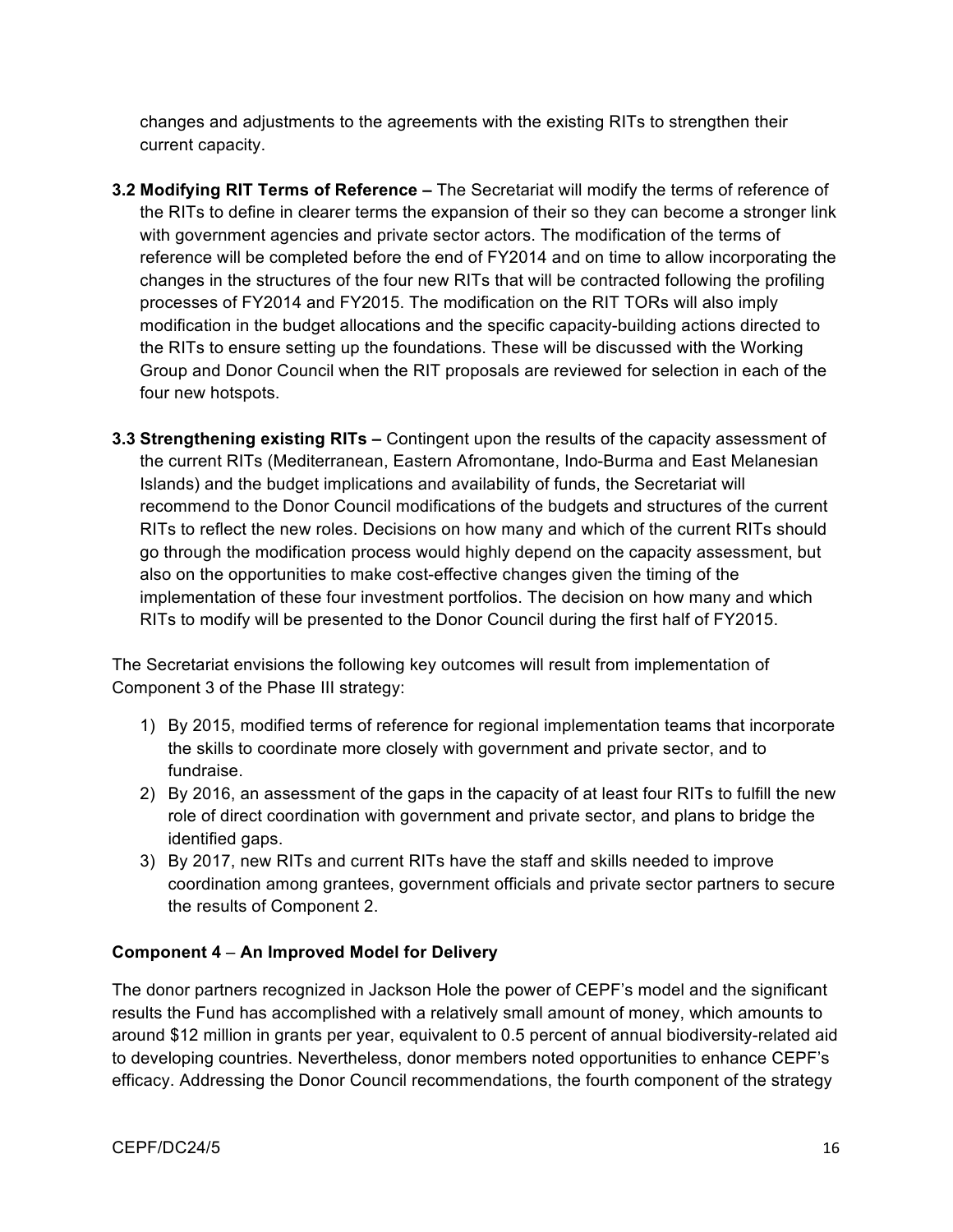will focus on improving the delivery model of CEPF in 3 key areas: communications, monitoring and systems.

**4.1 More targeted communication products complementing monitoring** — The CEPF Secretariat has been implementing the new monitoring framework approved by the Donor Council in June 2012. This framework allows the Fund to track its impact and share lessons more effectively. However, the donors recommended that good impact tracking needs to be complemented by the development of communication products that more effectively showcase the Fund's extraordinary track record and disseminate the wealth of information produced. Stronger communication tools, materials and target audiences would allow CEPF to elevate the general awareness of its mission and results, and also enhance the understanding of the links between biodiversity conservation and socioeconomic development. The goal of this component is to make CEPF more visible and better understood as a mechanism that can effectively mobilize resources for biodiversity conservation, building capacity of local civil society and generating measurable gains against the global biodiversity crisis.

- **4.1.1. Enhancing CEPF's communication products**  In 2014 and 2015 CEPF will produce a series of communication products to enhance CEPF's visibility and complement the reporting on the monitoring framework. These will include but not be limited to exhibits that are globally presenting CEPF's work in international fora such as the CBD COP 12 in October 2014; story features in our website and other media that describe the work of CEPF partners and their outcomes around specific themes; and strengthening of the production of communication materials at the RIT level to better and more strategically reach out to local and regional audiences. The expected outcome is a greater recognition of CEPF's model, its partners' achievements and contributions to global biodiversity conservation and capacity building of civil society organizations. The results of a more aggressive communication strategy will allow for elevating the profile of CEPF's work and model complementing the empowerment of grantees and RITs to influence policy and economic development more effectively.
- **4.1.2 Production of a selected group of white papers capturing global lessons**  The Secretariat will engage with academic institutions through 2014 and 2015 to promote the production of white papers capturing specific lessons learned through multiple portfolios. Intern students and researchers will support the Secretariat in the compilation of data and the analysis to produce lesson learned documents that could be published and also distilled into shorter pieces to feed into the communication products described above. At least four white papers will be produced by the end of 2015. The findings of these lesson learned documents will serve to produce better training materials for RITs and grantees in the regions, and support the production of more targeted communication materials that can help strengthen the communication goals shared by the Donor Council.
- **4.2 Complementing CEPF's monitoring framework to report on Aichi Targets** CEPF will complement the monitoring framework by also tracking results in relation to the Aichi